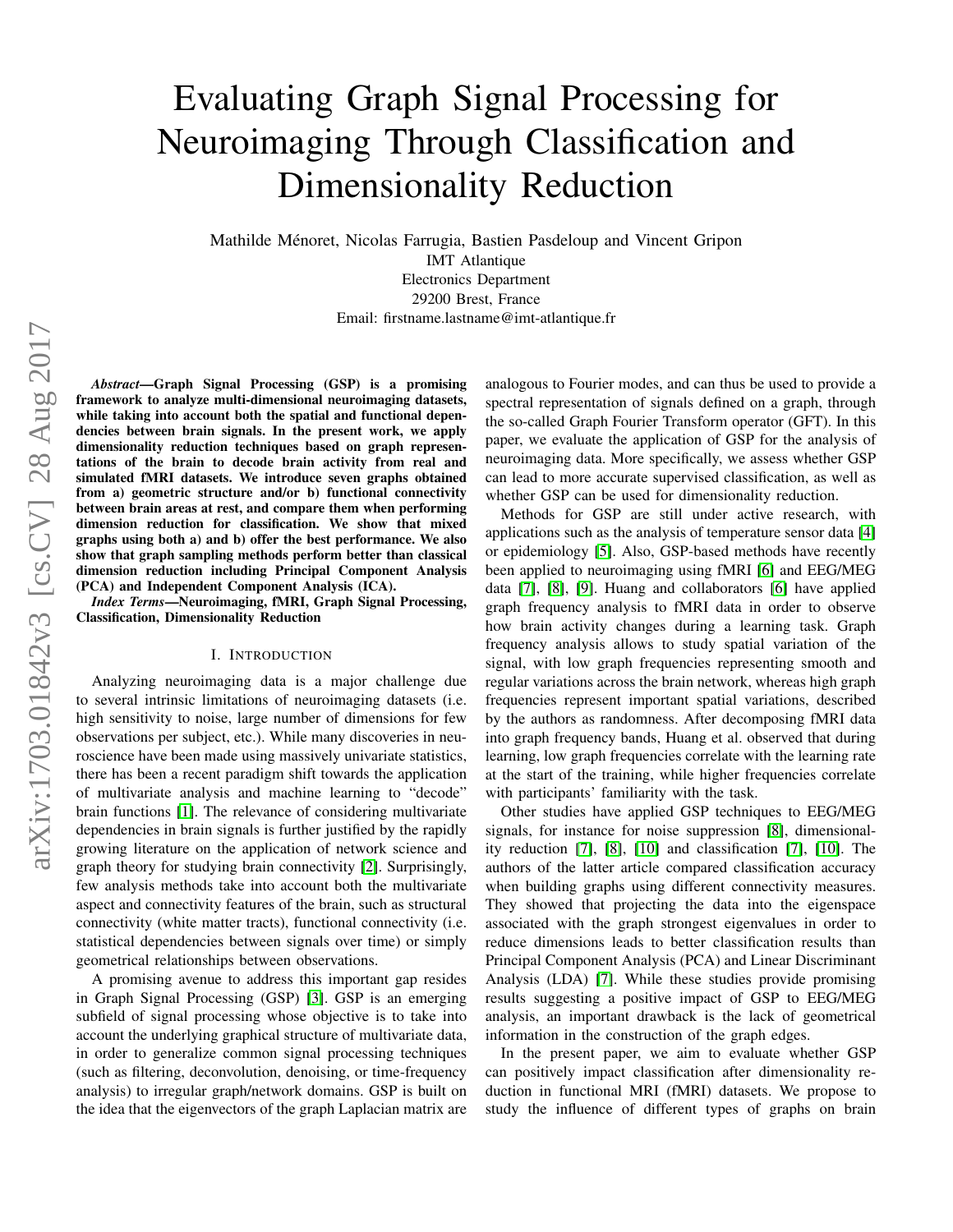signal classification, taking into account either geometrical or statistical dependencies between voxels, or both. To do so, we use the Graph Fourier Transform (GFT) to decompose brain signals into spectral components, compare several methods for dimensionality reduction of the decomposed signals (namely, graph sampling or statistical selection), and compare the performance of these methods to state-of-the-art reduction techniques such as PCA and ICA. We perform our experiments on two datasets, a simulated fMRI dataset and a real open source fMRI dataset [\[11\]](#page-4-8).

## II. METHODS

## *A. Graph Signal Processing*

Throughout this paper, we consider a weighted graph  $G$ , consisting of a set  $V$  of vertices indexed from 1 to  $N$  $(V = \{v_1, \ldots, v_N\})$ , and of an adjacency matrix **W**, such that  $\overline{\mathbf{W}}_{ij} \in \mathbb{R}^+$  denotes the weight between vertices  $v_i$  and  $v_j$ . We consider symmetric  $(\forall i, j : \mathbf{W}_{ij} = \mathbf{W}_{ji})$  graphs. In the following sections, we introduce several graphs built from geometrical and/or statistical properties of the fMRI signals.

The Laplacian matrix of a graph is defined by  $L = D -$ W, where D is the diagonal matrix of degrees defined by  $\forall i : \mathbf{D}_{ii} = \sum_j \mathbf{W}_{ij}$ . Being symmetric and real-valued, L can be decomposed as  $\mathbf{L} = \mathbf{F} \mathbf{\Lambda} \mathbf{F}^{\top}$ , where **F** is an orthonormal matrix,  $F^{\top}$  is its transposed matrix, and  $\Lambda$  is the diagonal matrix of eigenvalues, in ascending order.

A signal over G is a vector  $\mathbf{x} \in \mathbb{R}^N$  interpreted as scalars observed on each vertex. Its Graph Fourier Transform (GFT) is given by  $\hat{\mathbf{x}} = \mathbf{F}^{\top} \mathbf{x}$ . The first coordinates of  $\hat{\mathbf{x}}$ , associated with the lower eigenvalues in Λ, are called *low frequencies* (LF) and its last are called *high frequencies* (HF).

As far as our application case is concerned, vertices correspond to regions of interest in the brain. We denote by  $X$  a matrix of all measures obtained during rest periods (containing  $M$  columns and  $N$  lines) obtained from all subjects. These measures are distinct from the ones we aim to classify, and serve as a baseline that incorporate average statistical dependencies which are used to build the graphs. We denote by  $\mathbf{X}_{:m} \in \mathbb{R}^{N}$  the *m*-th observation (column) and by  $\mathbf{X}_{i:} \in \mathbb{R}^{M}$ the *i*-th row of **X**, corresponding to all measures at vertex  $v_i$ .

#### *B. fMRI dataset*

We use an fMRI data provided openly by Haxby et al. 2001 [\[11\]](#page-4-8). This dataset consists of fMRI scans of 6 subjects during a visual stimulation experiment. For each subject, 1452 volumes of size  $40 \times 64 \times 64$  (voxel size  $3.5 \times 3.75 \times 3.75$ mm) were recorded every 2.5 seconds. The experiment is a block design with 12 sessions in which 8 types of stimuli (human faces, houses, cats, chairs, scissors, shoes, bottles and scrambled images) were presented during blocks of 24 seconds separated by 12 seconds of rest. Further details on the experiment are described in [\[11\]](#page-4-8). Volumes were normalized in MNI space. We restrict our analysis to two contrasts: Face vs House and Cat vs Face.

# *C. Simulated fMRI data*

We simulate fMRI datasets of size  $53 \times 63 \times 46 \times 421$ (corresponding to  $3 \text{ mm}^3$  isotropic voxels, and a volume repetition time of 2 seconds) with NeuRosim [\[12\]](#page-4-9), an Rsoftware package. The activations of 6 areas are simulated depending on two conditions. The areas are modeled as spheres whose centers correspond to the MNI coordinates of brain areas known to be involved in visual processing. We use a baseline obtained from the Haxby dataset (the averaged data from the rest conditions of subject 2). The experimental design is a block design with 12 blocks of 22 seconds per condition, separated by 10 seconds of rest. A one minute rest period is also included at half the experiment. The haemodynamic response is simulated using the Balloon model with the parameters described in [\[13\]](#page-4-10). We simulate noise as a mixture of Rician system noise, temporal noise of order 1, spatial noise, low-frequency drift, physiological noise (due to heart and respiration rates) and task-related noise, as described in [\[12\]](#page-4-9).

A total of 86 "subjects" are simulated by randomly varying the coordinates of the spheres, the activation magnitude of each area, and the signal-to-noise ratio (from 1.4 to 4.8). We calculate 20 simulations for each "subject", resulting in 1720 simulations in total.

## *D. Data preprocessing*

Both fMRI datasets are analyzed with nilearn and scikitlearn [\[14\]](#page-4-11). All data is normalized in MNI space and parcellated into 444 symmetrical regions of interest using the BASC atlas [\[15\]](#page-4-12). We compute the coordinates of the baricenters of the ROIs to obtain geometrical relationships between ROIs. The fMRI data are high-pass filtered at 0.01Hz, and no spatial smoothing is applied. The data used for classification is the raw BOLD signal of the 444 regions: for Haxby, 9 volumes in each block are used in the analysis resulting in 108 volumes per condition. For the simulated data, the first volume of each block is removed to account for the delayed haemodynamic response, therefore 10 volumes in each block are used, resulting in 120 volumes per condition.

#### *E. Graph construction*

We consider seven different graphs for each subject/simulation. Two graphs model the geometric structure of the brain (*Full* and *Geometric*) by setting weights using a Gaussian kernel (with empirically determined parameters) of the Euclidian distance between the barycenters of the 444 brain areas. The *Full* graph is fully connected and the *Geometric* only connects close brain areas (distance inferior to a radius, empirically determined), the weights of edges between distant brain areas being set to 0.

Three other graphs model the functional connectivity at rest between the brain areas, using different connectivity measures: absolute values for *Correlation* and *Covariance*, and the method by *Kalofolias* [\[16\]](#page-4-13) to infer a graph Laplacian matrix L from signals, assuming smoothness of the observed signals on the inferred graph.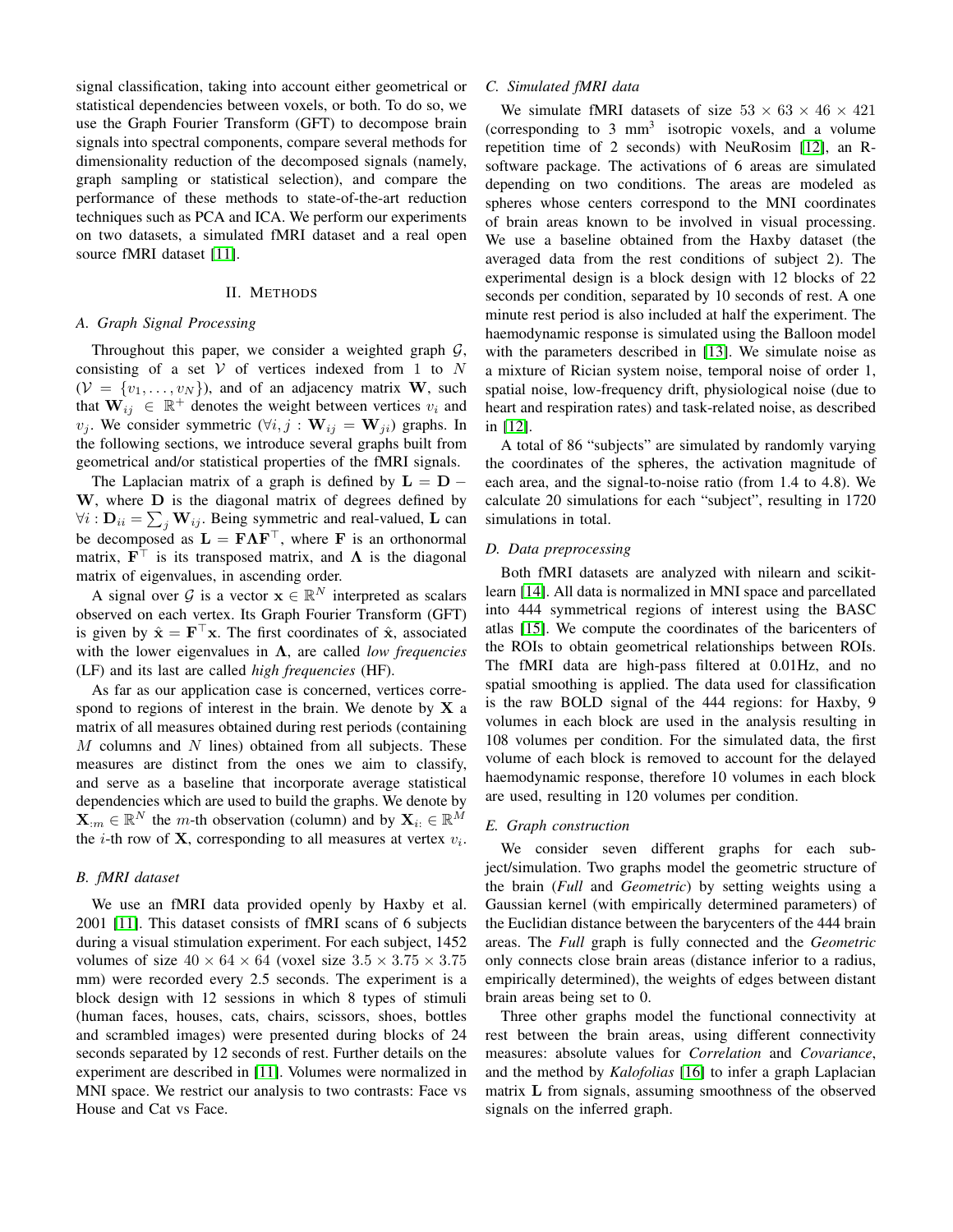Finally, two other graphs mix both the structure and connectivity of the brain: the *Semilocal* graph connects only close brain areas (as the *Geometric* graph) but its weights correspond to the covariance between those brain areas. The *Fundis* graph is defined in [\[7\]](#page-4-4) as a product of distance and connectivity.

The following equations sum up these graphs, where  $d(v_i, v_j)$  denotes the Euclidean distance between vertices  $v_i$ and  $v_i$  according to their spatial coordinates;  $\sigma$ ,  $\alpha$ ,  $\beta$  and  $\theta$ are empirically determined parameters;  $X$  is the matrix of all measurements;  $Y$  is an optimization parameter with same dimensions as  $X$ ; and  $\mathcal L$  denotes the set of Laplacians:

## Geometric graphs:

$$
\text{Full:} \quad \mathbf{W}_{ij}^{\left(\tilde{f}^{ull}\right)} = \exp\left(-\frac{d(v_i, v_j)^2}{2\sigma}\right)
$$
\n
$$
\text{Geometric:} \quad \mathbf{W}_{ij}^{\left(geo\right)} = \begin{cases} \mathbf{W}_{ij}^{\left(full\right)} & \text{if } d(v_i, v_j) < \alpha \\ 0 & \text{otherwise} \end{cases}
$$

## Functional graphs:

 $A$ *bsolute correlation*:  $\hat{r}_{ij}^{(corr)} = |corr\left(\mathbf{X}_{i:}, \mathbf{X}_{j:}\right)|$ *Absolute covariance*:  $\mathcal{E}^{(cov)}_{ij} = |cov\left(\mathbf{X}_{i:}, \mathbf{X}_{j:}\right)|$ 

*Kalofolias*:  $\mathbf{L}^{(kal)} = \arg \min_{\mathbf{L} \in \mathcal{L}, \mathbf{Y}}$  $\sum^M$  $m=1$  $\|\mathbf{X}_{:m} - \mathbf{Y}_{:m}\|_2^2 + \beta(\mathbf{Y}_{:m})^{\top}\mathbf{L}\mathbf{Y}_{:m}$ 

## Mixed graphs:

 $Semilocal:$   $\mathbf{W}_{ij}^{(semi)} =$  $\int \mathbf{W}_{ij}^{(cov)}$  if  $d(v_i, v_j) < \alpha$ 0 otherwise *Fundis*:  $\mathbf{W}_{ij}^{(fun)} = \exp \left(-\frac{\left(1-\mathbf{W}_{ij}^{(corr)}\right)^2}{2\theta}\right)$  $\frac{d(v_i, v_j)^2}{2\theta} - \frac{d(v_i, v_j)^2}{2\sigma}$  $2\sigma$  $\setminus$ 

We use the eigenvectors of the Laplacian matrices of these graphs to perform GFT of the acquired signals, but also to reduce dimension using graph sampling methods, as explained in the following paragraphs. All GSP operations were done using the Matlab and Python versions of the GSP toolbox [\[17\]](#page-4-14).

#### *F. Dimensionality reduction*

In our experiments, we consider different methods of dimensionality reduction. In particular we compare graph sampling (GS) to other graph-free methods: PCA, ICA, and selection of the  $K$  best components using analysis of variance (ANOVA).

GS is a method adapted from [\[18\]](#page-4-15) to select the vertices where the signal energy is the most concentrated. To do so, we compute the graph weighted coherence for a frequency band of interest delimited by indices  $(f_{min}, f_{max})$ , and extract the  $K$  vertices achieving maximum scores. The graph weighted coherence for vertex  $v_i$  is defined as  $\sum_{k=f_{min}}^{f_{max}} \mathbf{F}_{ik}^2$ . We restrict our analysis to either only *low frequencies* (LF) (below N/2) of *high frequencies* (HF) (above N/2).

We also apply a method to perform graph frequencies sam-pling [\[7\]](#page-4-4), where we select  $K$  eigenvalues (HF/LF/ANOVA), then project the signals to keep only the corresponding components. We present the results for  $K = 50$  components.

## *G. Classification*

Classification is performed to disentangle brain signals originating from different conditions using different methods: linear Support Vector Machine (SVM), k-nearest neighbors  $(k = 15)$  and logistic regression with  $l_1$  penalty. To avoid excessive over-fitting and given the block design, crossvalidation is performed across different sessions, leaving two sessions out: 16% of the data is used as test data, the remaining as training. Classification is performed on the fMRI data (all data or reduced data: PCA/ICA/ANOVA/GS) and on the signal projected in the graph Fourier domain using GFT (reduced data HF, LF and ANOVA). After dimension reduction, data is standardized. All the procedure — standardization, dimension reduction (for PCA, ICA and ANOVA when applied) and classification — is cross-validated in a pipeline. We only detail SVM cross-validated accuracy scores due to lack of space. Results for other classifiers follow the same trend.

For the simulated fMRI data, classification is performed for each simulation. We average the results of 20 simulations per "subject", resulting in one value for each. The classification of the full brain fMRI data serves as reference.

## *H. Statistics*

We perform a statistical analysis of accuracy scores across methods in order to estimate the significance of accuracy gain/loss. Non-parametric Friedman tests for repeated measures (an analysis of variance by ranks) are computed to identify differences between the conditions. Wilcoxon tests are used as post-hoc tests (Bonferonni adjusted for multiple comparisons). For the Haxby dataset, the same statistical tests are performed for exploratory purposes, however they should be interpreted with caution since the sample size is small.

#### III. RESULTS

We present classification results for the raw data using all 444 areas, to define a reference for further comparisons. For the Haxby dataset, Face vs. House classification achieves on average an accuracy of  $88.4\% \pm 4.4$ , and Cat vs. Face achieves  $69.8\% \pm 6.8$ . For the simulated data, accuracy ranges from 55.9% to 95.9%. In order to compare our results with the Haxby dataset, two groups of simulated "subjects" are determined : *Easy* (accuracy > 80%) comprised of 40 simulated subjects (average 89.8 % ± 4.0), and *Difficult* (accuracy between 55% and 80%) comprised of 46 simulated subjects (average 67.0 %  $\pm$  6.4).

#### *A. Dimensionality reduction*

Several GSP-based methods for dimensionality reduction have been compared. Classification results for all methods are presented in Table [I.](#page-3-2)

We observe that for all graph types but the *Kalofolias* graph and the *Full* graph, high frequencies are more relevant for the classification than low frequencies (classification is close to chance level in most cases). Moreover, the *Semilocal* graph stands out from the other graph types and reaches better scores in both groups (72.5%, 90.9%). The *Semilocal* graph was selected for further analysis. When comparing the optimal number of dimensions, GS yields the best accuracy when selecting 30 components for the *Difficult* group and 50 components for the *Easy* group (see Figure [1\)](#page-3-3).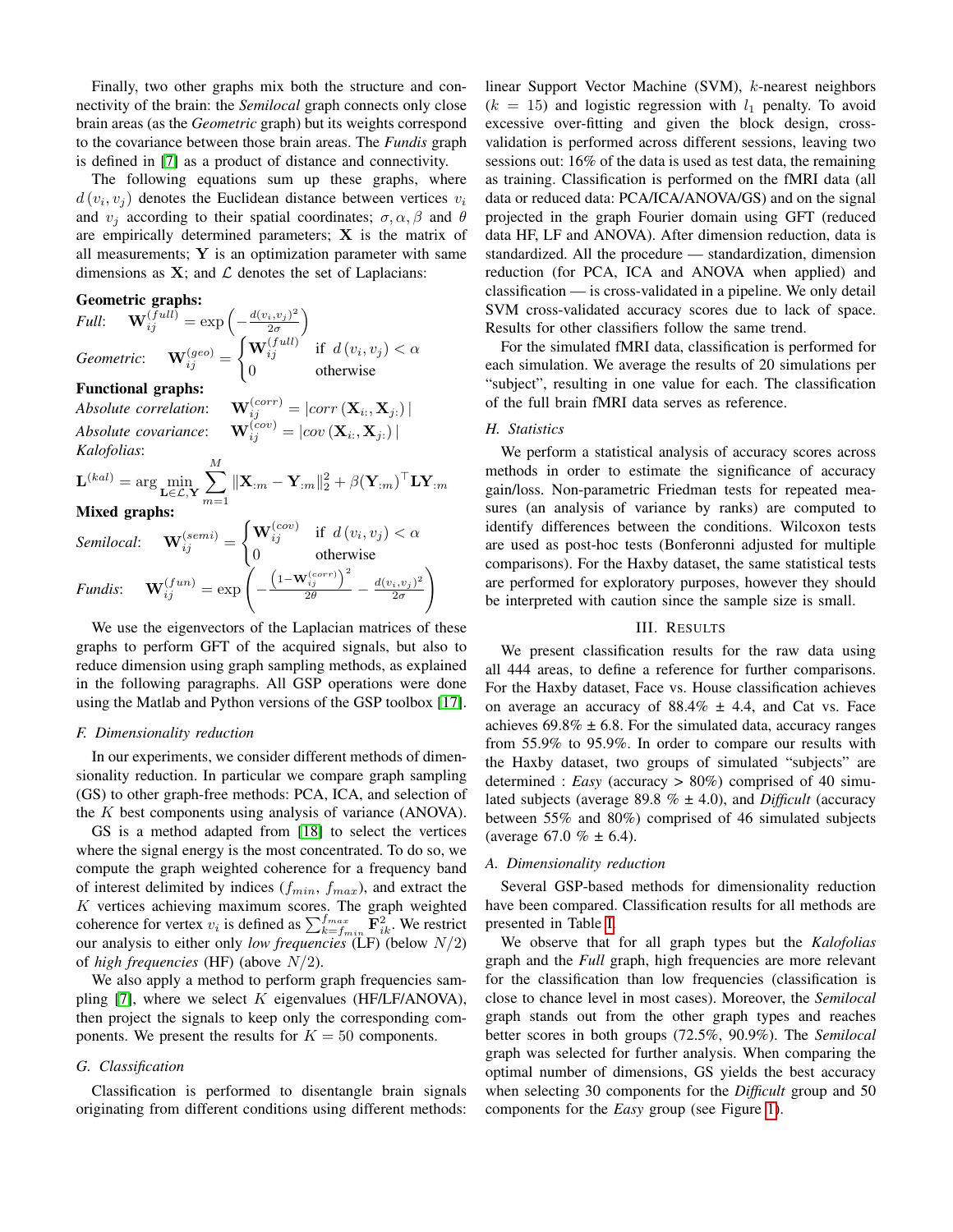#### TABLE I

<span id="page-3-2"></span>ACCURACY OF THE CLASSIFICATION FOR ALL GRAPH-BASED SAMPLING METHODS (IN %) FOR THE TWO DIFFICULTY GROUPS. STARRED NUMBERS INDICATE BEST SCORES IN THEIR CATEGORY.

| Graph                     | <b>GFT</b> | <b>GFT</b> | <b>GFT</b>          | GS       | GS        |  |  |  |
|---------------------------|------------|------------|---------------------|----------|-----------|--|--|--|
| <b>Types</b>              | LF         | ΗF         | <b>ANOVA</b>        | LF       | HF        |  |  |  |
| Difficult                 |            |            |                     |          |           |  |  |  |
| Full                      | 54.8%      | 51.1%      | 66.0%               | 52.0%    | 51.3%     |  |  |  |
| Geometric                 | 56.7%      | 64.8%      | 64.8%               | 50.5%    | 65.2%     |  |  |  |
| <b>Correlation</b>        | 52.4%      | 66.8%      | 64.7%               | 50.9%    | 60.3%     |  |  |  |
| <i><b>Covariancel</b></i> | 52.4%      | 67.6%      | 65.2%               | 51.2%    | 66.2%     |  |  |  |
| Kalofolias                | 61.6%      | 51.9%      | 65.9%               | 61.6%    | 51.9%     |  |  |  |
| Semilocal                 | 53.8%      | $69.5\%$   | 65.6%               | 50.3%    | $72.5\%*$ |  |  |  |
| <b>Fundis</b>             | 54.9%      | 64.2%      | $65.\overline{1\%}$ | 49.7%    | 62.8%     |  |  |  |
| Easy                      |            |            |                     |          |           |  |  |  |
| Full                      | $65.1\%$   | 60.0%      | 88.9%               | 49.6%    | 60.6%     |  |  |  |
| Geometric                 | 71.3%      | 79.4%      | 86.0%               | 57.8%    | 79.1%     |  |  |  |
| <b>Correlation</b>        | 59.5%      | 86.5%      | 86.9%               | 53.5%    | 75.2%     |  |  |  |
| lCovariancel              | 57.2%      | 87.0%      | 88.8%               | 52.8%    | 84.8%     |  |  |  |
| Kalofolias                | 88.2%      | 54.2%      | 89.4%               | $87.5\%$ | 52.6%     |  |  |  |
| Semilocal                 | 61.3%      | 87.9%      | 88.6%               | 52.3%    | $90.9\%*$ |  |  |  |
| Fundis                    | 67.4%      | 77.5%      | 86.7%               | 52.4%    | 77.5%     |  |  |  |



<span id="page-3-3"></span>Fig. 1. Classification performance for the *Semilocal* graph depending on the number of dimensions. Comparison of the graph sampling method (gray) and the graph K-best (black) for the two groups: *Easy* and *Difficult*.

## *B. Comparisons of GSP, PCA, ICA and ANOVA*

The performance of GS to state-of-the-art reduction techniques such as PCA, ICA and ANOVA are then compared for simulated and real fMRI data. Table [II](#page-3-4) presents the results.

<span id="page-3-4"></span>TABLE II COMPARISON OF GRAPH SAMPLING (*Semilocal* GRAPH), PCA, ICA AND ANOVA. CLASSIFICATION ACCURACY WITH 50 COMPONENTS FOR THE SIMULATED AND HAXBY DATASETS.

| Method         | Simulation |                  | Haxby      |          |
|----------------|------------|------------------|------------|----------|
|                | Easy       | <b>Difficult</b> | Face-House | Cat-Face |
| <b>PCA</b>     | 88.8%      | 65.5%            | 82.7%      |          |
|                |            |                  |            | 63.6%    |
| <b>ICA</b>     | 90.2%      | 65.3%            | 84.4%      | 67.0%    |
| <b>ANOVA</b>   | $92.1\%$   | 67.3%            | $85.5\%$   | 65.5%    |
| Graph sampling | 90.9%      | $72.5\%$         | 88.2%      | $69.0\%$ |

For the simulated fMRI data, the classification with GS is significantly more accurate in the *Difficult* group than PCA  $(Z = 5.9, p < 0.001)$ , ICA  $(Z = 5.9, p < 0.001)$  and ANOVA  $(Z = 5.9, p < 0.001)$ . In the *Easy* group, classification is significantly more accurate for the ANOVA (PCA:  $Z = 4.4$ ,  $p < 0.001$ ; ICA:  $Z = 5.5$ ,  $p < 0.001$ ; and GS:  $Z = 3.7$ ,  $p <$ 0.001). Classification with GS is significantly more accurate

than PCA ( $Z = 5.2$ ,  $p < 0.001$ ), but not than ICA ( $Z = 2.0$ ,  $p = 0.05$ .

For the Haxby dataset, the classification with GS produces the most accurate results for both conditions. However, those differences do not reach statistical significance (PCA:  $Z = 2.3$ ,  $p = 0.022$  uncorrected, ICA:  $Z = 1.5$ ,  $p = 0.126$  uncorrected, ANOVA:  $Z = 1.5$ ,  $p = 0.126$  uncorrected).

## IV. CONCLUSION

In this work, we tested the contribution of Graph Signal Processing to brain signal analysis. We constructed graphs that model the geometric and/or the functional dependencies of brain activity on simulated and real fMRI data, and compared classification accuracy for difference choices of graphs and dimensionality reduction techniques. We showed that applying graph sampling to a semilocal graph could select meaningful vertices for classification, without any prior hypothesis on the categories to distinguish, and led to a significant improvement in classification accuracy compared to PCA, ICA and ANOVA when categories are difficult to distinguish. The semilocal graph best fits the data structure by taking into account both the geometric structure of the data and functional connectivity between brain areas at rest, and improves classification and dimensions reduction of neuroimaging data.

We observe that LF features are better for the Kalofolias graph whereas HF features are better for the semilocal graph. Those observations are expected since, for the Kalofolias' method, by construction, the signals are smooth on the graph, i.e. all their energy is carried out by the first Fourier frequencies. For the semilocal graph on the opposite, while low graph frequencies might correspond to more stable activity spread across the brain for both categories (e.g. the gradient that develops from occipital to more frontal areas during visual processing), the discriminative features between considered conditions are localized in the brain, and thus carried out by high frequencies of geometric graphs. We believe this observation is particularly interesting for anyone interested in applying a similar methodology to perform classification: the components of signals to be kept are highly dependent on the method used to build the graph, as well as on the type of expected discriminative features between conditions.

To conclude, GSP is a promising method to improve the analysis of neuroimaging signals. Future work should focus on defining appropriate graphs, since it has a strong impact on the performance. Structural connectivity measures could provide additional information for graph construction.

## ACKNOWLEGMENT

This work was funded by the Neural Communications project of the Labex CominLabs.

#### **REFERENCES**

- <span id="page-3-0"></span>[1] G. Varoquaux and B. Thirion, "How machine learning is shaping cognitive neuroimaging," *GigaScience*, vol. 3, no. 1, p. 28, 2014.
- <span id="page-3-1"></span>[2] O. Sporns, *The Future of Network Neuroscience*. MIT Press, 2017.